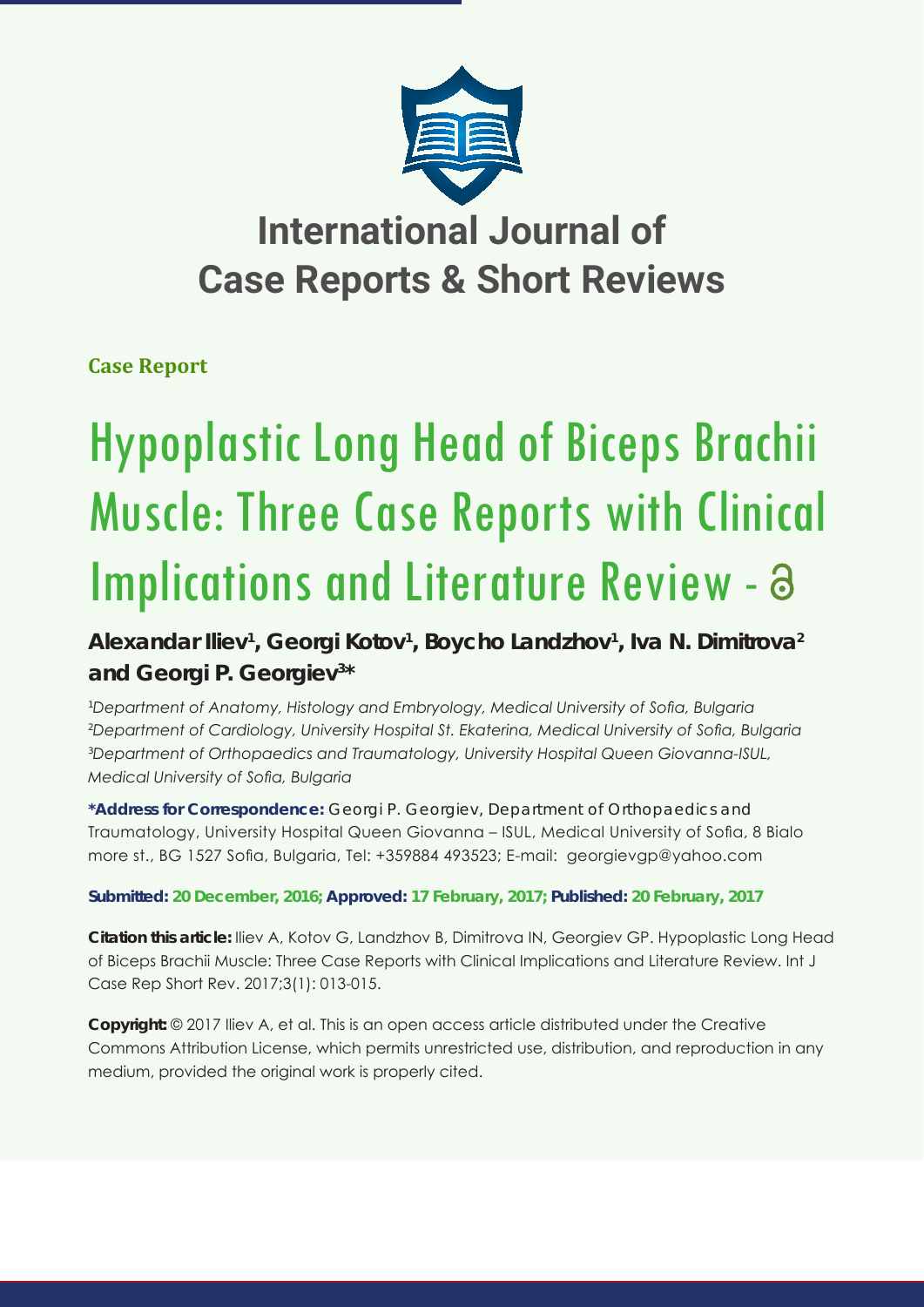#### **ABSTRACT**

Biceps brachii is one of the most variable muscles in the human body and multiple variations have been described of its origin, number and morphology of the heads. In the present study, we describe three cases of hypoplasia of the long head of biceps brachii, one observed bilaterally and one observed in only one arm. We also make a brief literature review of other reported variations. Hypoplasia of the long head of biceps brachii can present with swelling in the anterolateral aspect of the lower part of the brachium during flexion of the elbow, thus simulating a muscle rupture. It can also increase the risk of shoulder instability and cause difficulties during arthroscopy of the shoulder joint. Due to the fact that routinely used imaging modalities, such as ultrasound, MRI and MR arthrograms cannot always distinguish the presence of biceps brachii variations, their incidence, appearance and clinical significance should be borne in mind by orthopaedicians and surgeons in order to avoid misdiagnosis and unnecessary surgical interventions.

**Keywords:** Biceps brachii muscle; Long head; Hypoplasia; Clinical significance

#### **INTRODUCTION**

Biceps Brachii (BB) is one of the most variable muscles in the human body in terms of number and morphology of its heads [1]. According to classical descriptions, this muscle has two heads - one short head originating from the coracoid process of the humerus and one long head originating from the supraglenoid tubercle of the scapula [2]. In distal direction, the two heads unite and insert through a common tendon into the radial tuberosity and the antebrachial fascia [2]. The most common variation is the presence of a supernumerary third head originating from the humerus, but a total of four to seven heads have also been reported [3,4]. In contrast, the absence of the long head of the biceps (LHB) [5] and variations in its insertions are quite rare [3]. Variations of the tendon of the LHB, namely hypoplasia of the intra-articular segment of the tendon have also been described [6], as well as bilateral absence of the tendons combined with subacromial impingement [7]. Literature data regarding hypoplasia of the muscle body of the LHB, however, are rare [8,9]. Even though these variations are not frequently encountered, they could create difficulties on MRI scans during the diagnostic process [5]. Therefore, clinical awareness of the anatomical variants of the LHB will allow the establishment of a correct prospective MRI diagnosis and thus potentially help avoid unnecessary surgery [5,8].

Herein, we present three cases of LHB hypoplasia, which was observed bilaterally in one of the cases and unilaterally in the other. We also discuss the clinical significance of these variations and make a brief literature review of biceps brachii variations.

#### **CASE REPORTS**

#### **Case 1**

During a routine anatomical dissection of a 64-year-old Caucasian female cadaver from the autopsy material available at the Department of Anatomy, Histology and Embryology at the Medical University of Sofia, approved by the Medical Legal Office and the Local Ethics Committee, we observed an intriguing finding. In both arms, the long heads (Figure 1a,b) of the biceps had abnormally long proximal tendons and small, hypoplastic muscular bellies located in the lower third of the brachium. The two tendons had different length (right: 19 cm, left 18.3 cm) and width – the right tendon (4 mm) was wider than the left one (3 mm). Proximally, both tendons originated from the supraglenoid tubercle and the glenoid labrum in a usual way and passed through the joint cavity and the intertubercular sulcus (bicipital groove). Distally, the tendons continued in hypoplastic fusiform muscular bellies with different size (right: length 8.5 cm, width 2.5 cm; left: length 11 cm, width 2.5 cm). The short heads of BB in both arms had a normal development. They originated in a usual way through a thick flat tendon attached to the coracoid process. In distal direction, the long and the short heads of both BB fused and inserted into the radial tuberosities. The BB was innervated by the musculocutaneous nerve. We did not observe any other variations in the two upper limbs.

#### **Case 2**

During a routine anatomical dissection of a 72-year-old Caucasian male cadaver from the autopsy material available at the Department of Anatomy, Histology and Embryology at the Medical University of Sofia, approved by the Medical Legal Office and the Local Ethics Committee, a partial hypoplasia of the LHB was observed in the right upper arm. The muscle body of the LHB (Figure 1c) was well developed. It prolonged proximally into a long, thick tendon which resembled a cord. This tendon originated from the greater tubercle of the humerus and passed through the intertubercular sulcus of the humerus. The length of the tendon was 9 cm, and its width  $-0.7$  cm. The measurements of the muscle belly were the following: length 17.8 cm, width 4.2 cm. No anomaly was observed in the origin, development and course of the short head. In distal direction, the long and the short head of the BB fused and inserted into the radial tuberosity. The BB was innervated by the musculocutaneous nerve. No other abnormalities whatsoever were observed in the right arm. The left arm showed no peculiarities.



**Figure 1:** Photographs of the variant findings, a, b) bilateral hypoplastic LHB (arrows - tendon; asterisk - muscle body); c) partial hypoplasia of the LHB. (arrow - tendon; asterisk - muscle body).